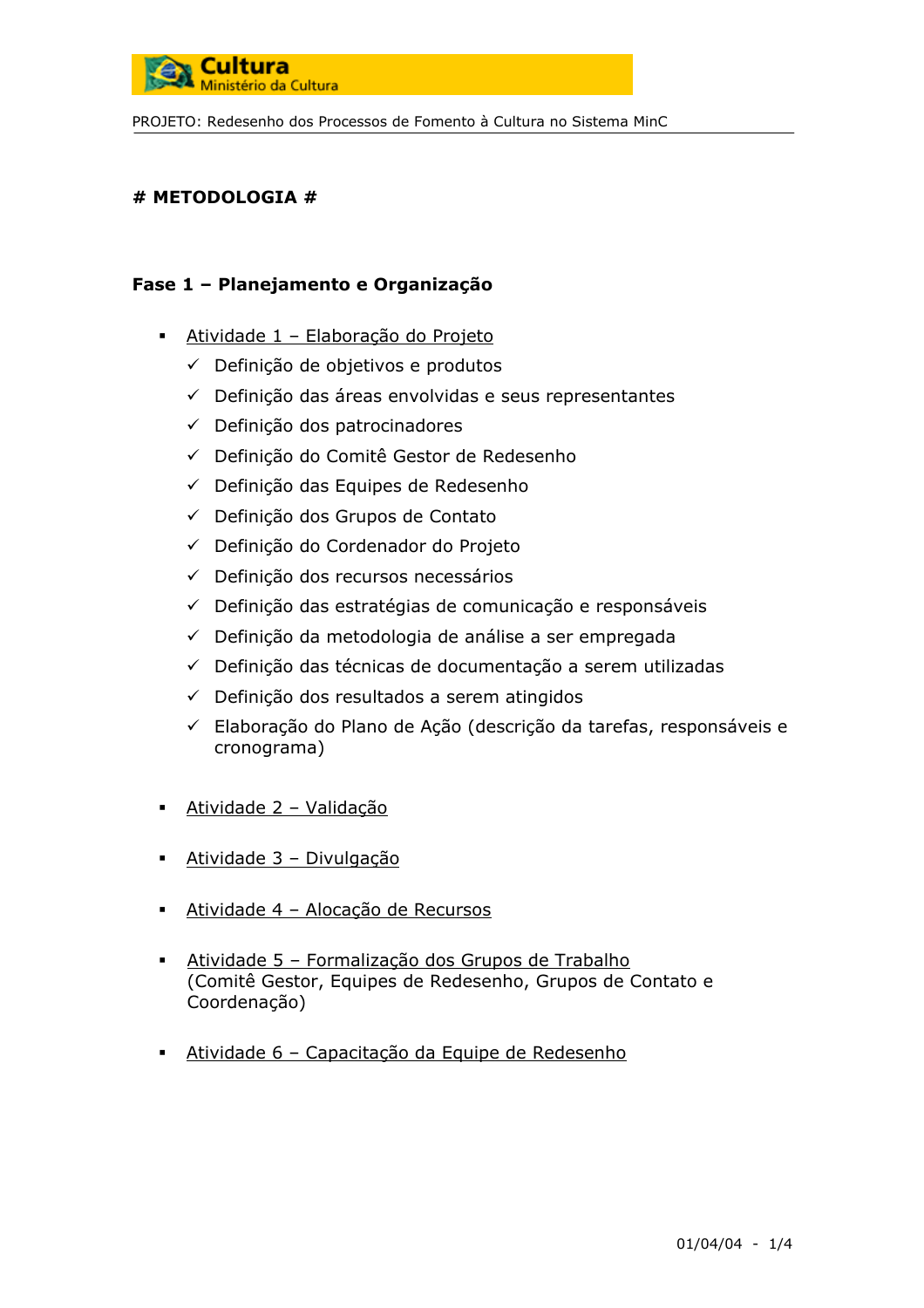

# Fase 2 - Identificação

- Atividade 01 Identificação do Contexto Institucional do Processo
	- √ Missão do MinC e competências da Área (Decreto nº 4.889, de 20/nov/2003)
	- ← Finalidades do PRONAC (Lei nº 8.313, de 23/dez/1991)
	- ← Diagrama da estrutura organizacional (com o quantitativo de pessoal)
- Atividade 02 Identificação do Processo
	- √ Nome do Processo; Descrição e Objetivos; Unidade Responsável; Responsável (Cargo; Nome, Telefone e E-mail)
	- $\checkmark$  Recursos alocados (humanos, tecnológicos e materiais)
	- ← Produtos Intermediários e Finais
	- ← Clientes Internos e Externos e seus Requisitos
	- $\checkmark$  Fornecedores e Insumos (e requisitos)
	- ← Fluxograma Geral do Processo
	- $\checkmark$  Documentação existente (legislação, normas, sistemas etc)
	- √ Indicadores existentes [tipo, nome, descricão/fórmula, periodicidade, insumos, responsável, histórico (Financeiro/Custos; Processo (Eficiência; Eficácia; Efetividade; Qualidade; Prazos; Metas; Capacidade); Satisfação dos Clientes; Critérios PNGP - Liderança, Planejamento, Cidadão e Sociedade, Informação e Análise, Processos, Pessoas, Resultados)1
	- $\checkmark$  Mapa de Atividades
	- ← Fluxograma Detalhado do Processo

## Fase 3 - Análise

- Atividade 1 Identificação e Priorização dos Problemas
	- ← Ambiente Interno: fatores restritivos e fatores incentivadores (condições de trabalho, documentação, recursos humanos, recursos tecnológicos e recursos materiais)
	- $\checkmark$  Ambiente Externo: ameaças e oportunidades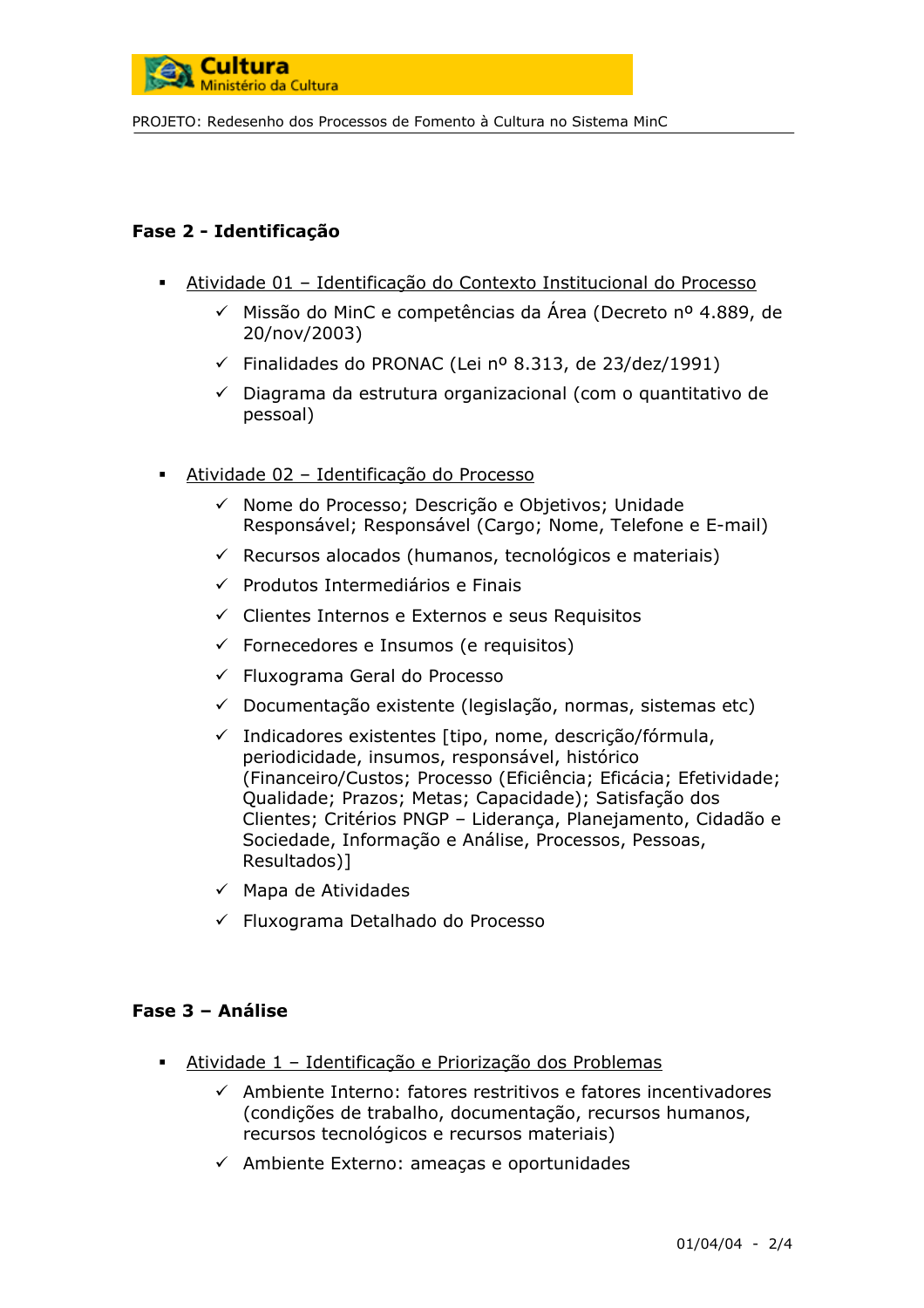

- ← Definição dos fatores críticos de sucesso e subprocessos essenciais
- ← Identificação e priorização dos problemas
- ← Descrição dos principais problemas
- ← Forma com que os problemas são percebidos; Momento e Providências adotadas
- Atividade 2 Análise dos Problemas
	- √ Identificação das causas dos problemas (Diagrama de Ishikawa)
	- √ Priorização das causas (Matriz GUT, Votação de Pareto etc)

#### Fase 4 - Proposição de Melhorias

- Atividades
	- $\checkmark$  Definição das possíveis soluções e respectivas alternativas, com descrição das vantagens e desvantagens
	- √ Identificação dos sistemas a serem modificados ou desenvolvidos
	- $\checkmark$  Mapeamento dos riscos envolvidos

## Fase 5 - Elaboração dos Manuais dos Processos

- $\blacksquare$ Atividades
	- ← Novos Fluxogramas (Geral e Detalhado)
	- $\checkmark$  Redação dos manuais
	- ← Revisão dos conteúdos
	- ← Revisão ortográfica

#### Fase 6 - Planejamento da Implementação

- Atividades
	- ← Definição da equipe responsável em cada área